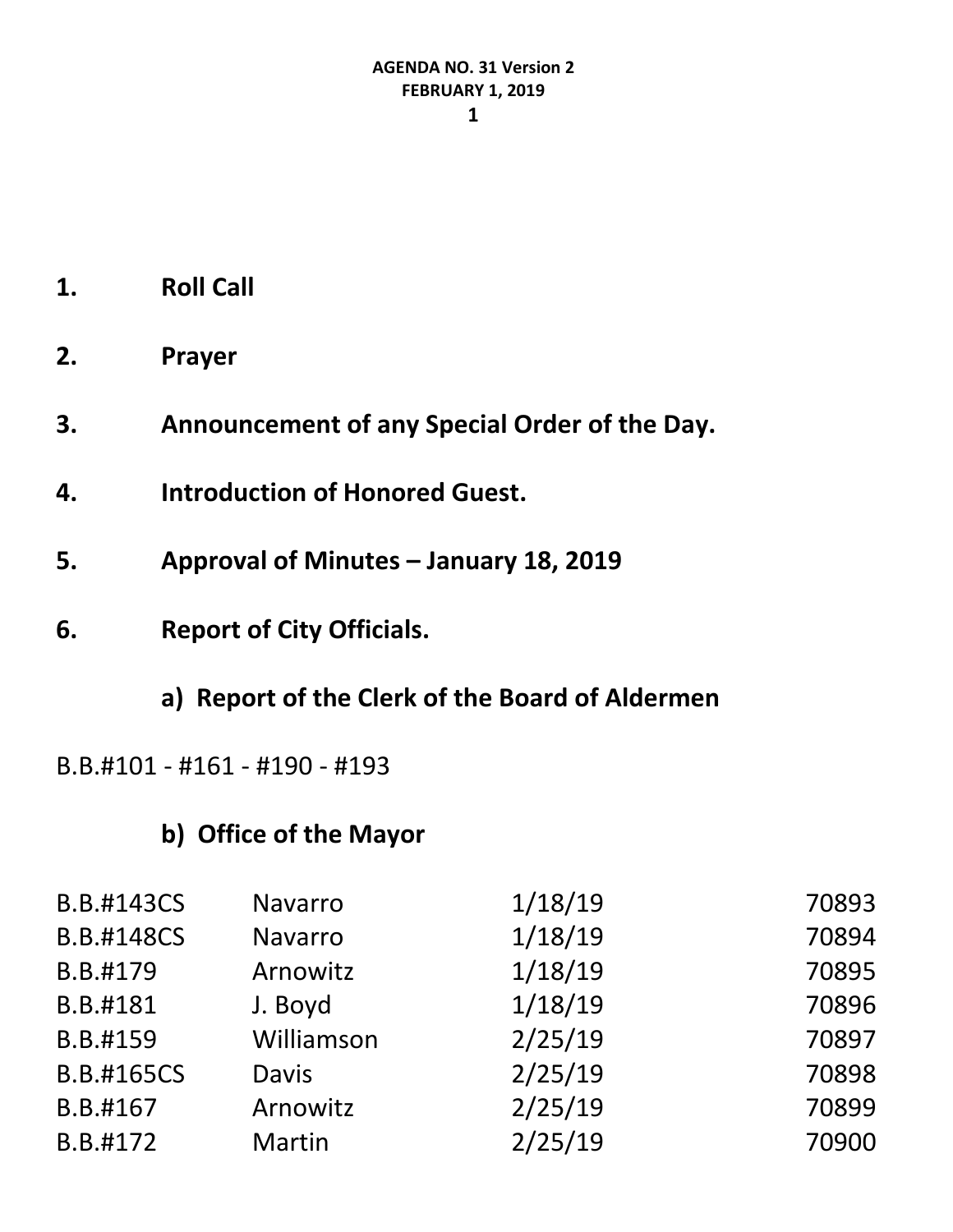#### **2**

# **b) Office of the Mayor – (cont.)**

| B.B.#174 | <b>Howard</b> | 1/25/19 | 70901 |
|----------|---------------|---------|-------|
| B.B.#178 | Ogilvie       | 2/25/19 | 70902 |

# **c) Office of the President**

none

#### **7. Petitions and Communications.** none

#### **8. Board Bills for Perfection – Informal Calendar.**

LEG B.B.#146CSAA – Coatar/Ogilvie - An ordinance repealing the first paragraph of Section 2, of Ordinance No. 66193, approved March 10, 2004, codified as Section 2.08.330 of the City Revised Code of Ordinances, pertaining to the nominating process for a nonpartisan candidate, and in lieu thereof inserting a new first paragraph in Section 2, changing said process so that nonpartisan candidates may be nominated by a petition signed by registered voters, rather than a certificate signed by registered electors; and containing an emergency clause.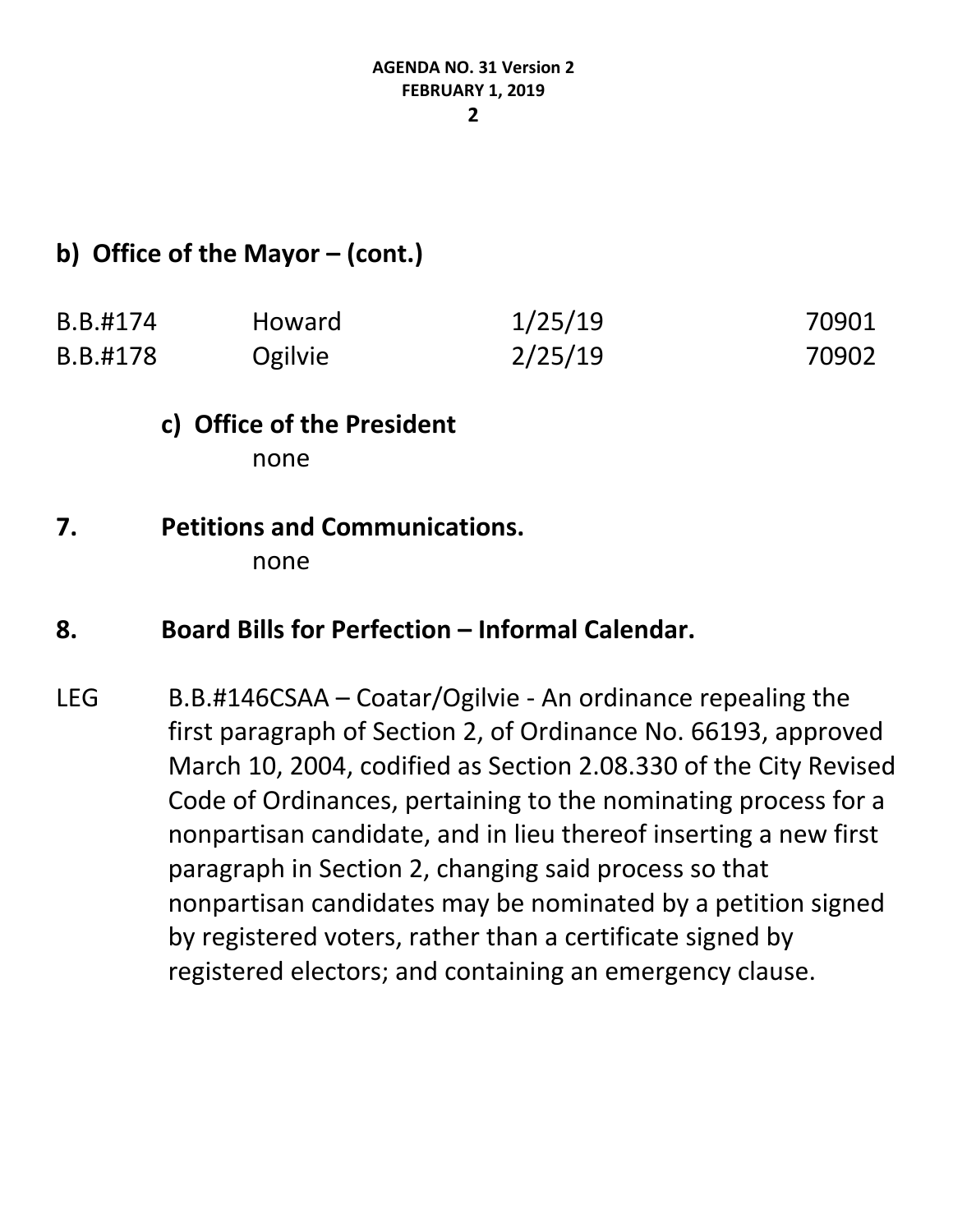#### **8. Board Bills for Perfection – Informal Calendar. – (cont.)**

- HUDZ B.B.#166CS Roddy An ordinance determining that the Tax Increment Financing Plans listed in Exhibit "A" are making satisfactory progress under the proposed time schedule for completion of projects therein.
- TC B.B.#191-Davis -An ordinance recommended and approved by the Airport Commission, the Comptroller and the Board of Estimate and Apportionment, making certain findings with respect to the transfer of up to Thirteen Million Seven Hundred Twenty-Seven Thousand Seven Hundred Sixty-Nine Dollars (\$13,727,769) of excess moneys that The City of St. Louis the owner and operator of St. Louis Lambert International Airport, intends to transfer from the Debt Service Stabilization Fund to the Airport Revenue Fund.

# **9. Board Bills for Third Reading - Informal Calendar.** none

**10. Resolutions – Informal Calendar.**

none

- **11. First Reading of Board Bills.** none
- **12. Reference to Committee of Board Bills** none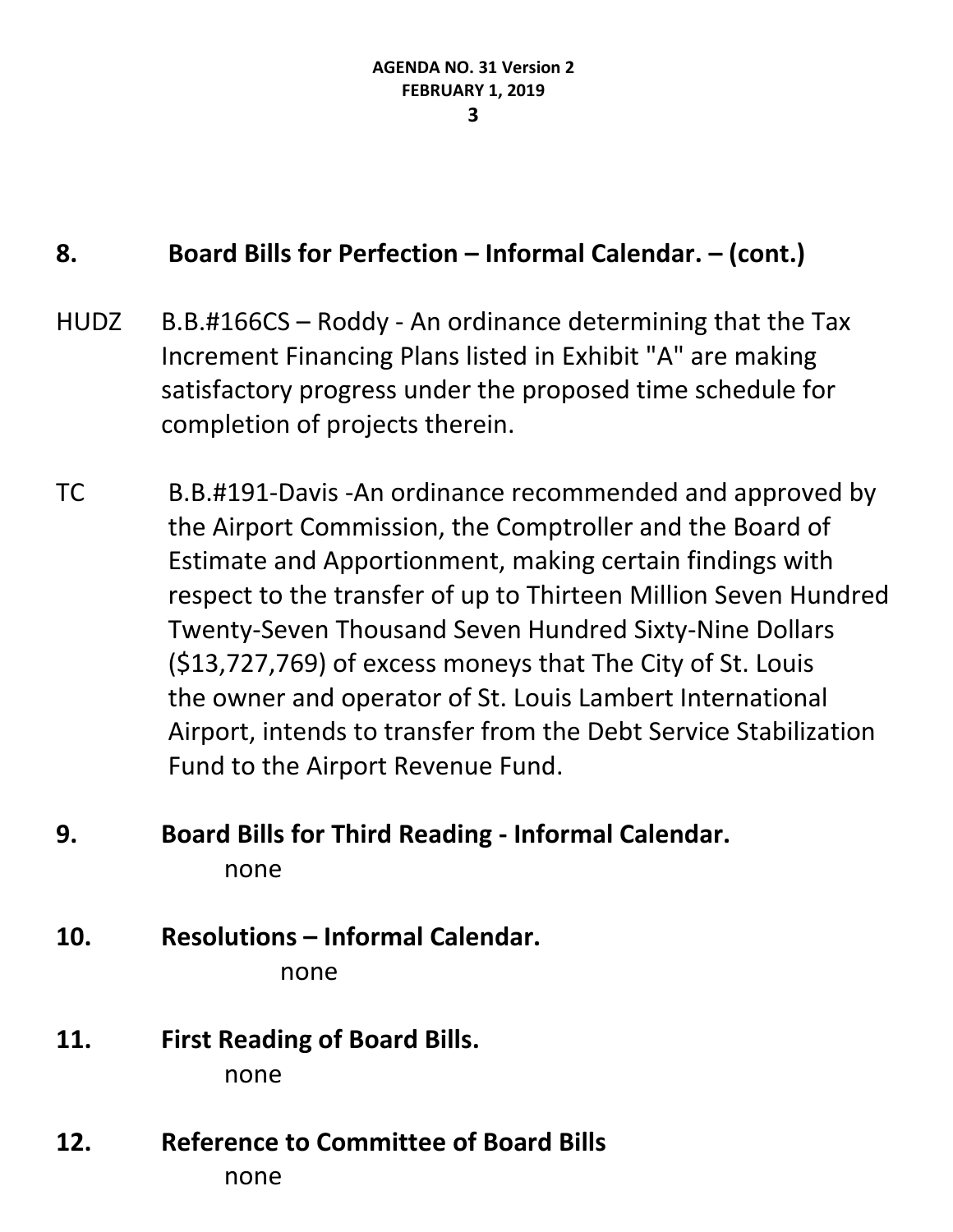- STR B.B.#236-Roddy An ordinance recommended by the Board of Public Service to conditionally vacate above surface, surface and sub-surface rights for vehicle, equestrian and pedestrian travel in a section of Spring beginning approximately 445 feet south of Forest Park and continuing southwardly 30 feet to its terminus at Market/Interstate 64 in the City.
- HUDZ B.B.#192 Davis- An ordinance establishing and creating a Planned Unit Development District for a portion of City Blocks 3926 and 4585 to be known as the "Olive West Planned Unit Development District".
- HUDZ B.B.#195 Oldenburg An Ordinance recommended by the Planning Commission pertaining to "The Lighthouse Area Special Use District;" repealing Section Six of Ordinance 70557 relating to Conditional Use Regulations for The Lighthouse Area Special Use District and enacting in lieu thereof a new section on the same subject matter; and containing a severability and an emergency clause.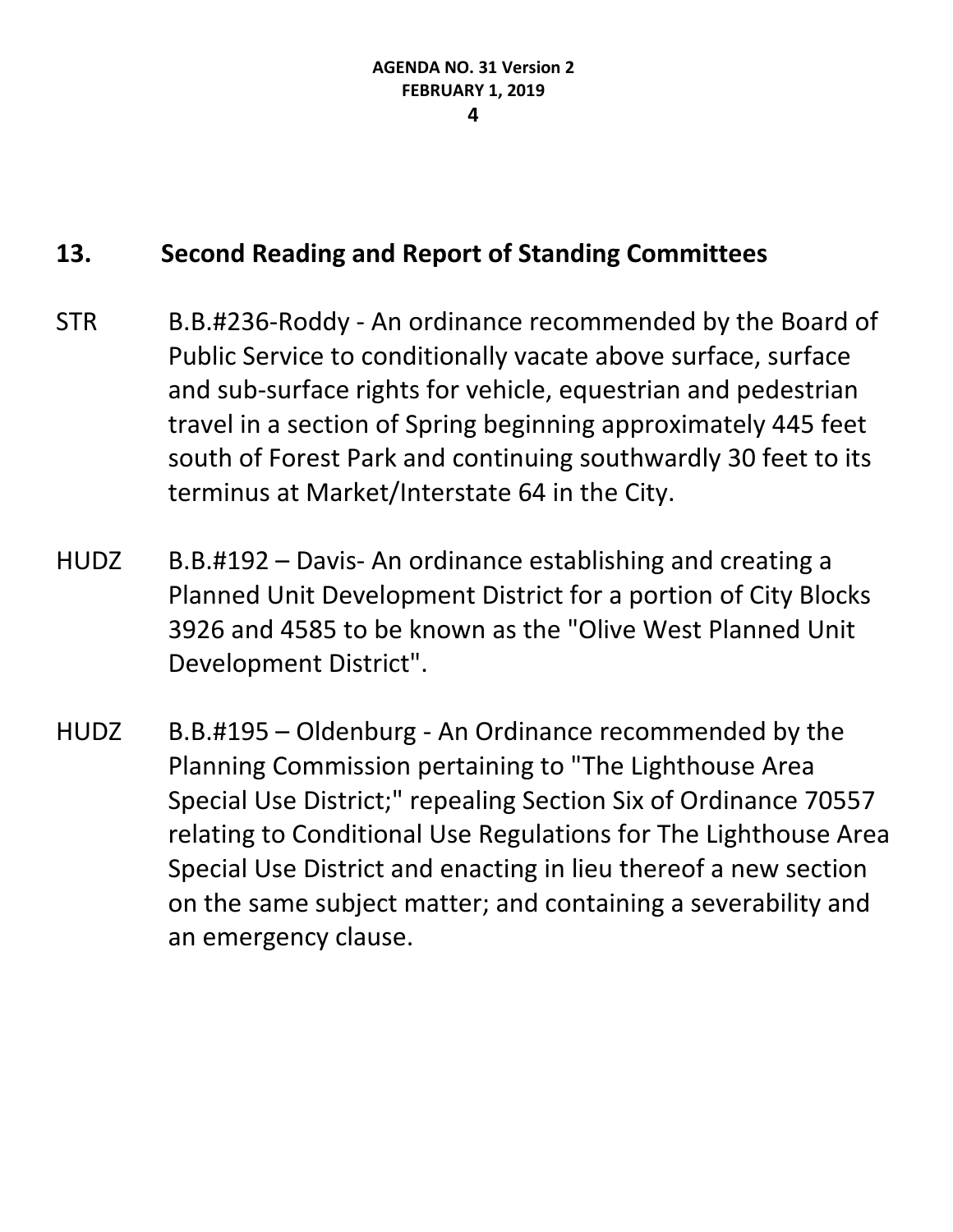- HUDZ B.B.#196 Oldenburg An Ordinance recommended by the Planning Commission pertaining to the Zoning Code, Title 26; amending Chapter 26.08 of the Revised Code by adding definitions for the terms micro wireless facility, small wireless facility, wireless facility, and utility stations and utility towers; repealing Section One of Ordinance 70555, codified as Chapter 26.20 of the Revised Code, pertaining to the "A" Single-Family Dwelling District, and enacting a new Chapter in lieu thereof on the same subject matter; repealing Section Five of Ordinance 64868.
- HUDZ B.B.#197 Oldenburg An Ordinance recommended by the Planning Commission pertaining to the Forest Park Southeast Form Based District; amending Ordinance 70732 by amending the definition for utility/communication uses, and repealing and replacing table 5.13; repealing Section One (C) of Ordinance 70732, and enacting a new Section One (C) in lieu thereof on same subject matter; and containing a severability and an emergency clause.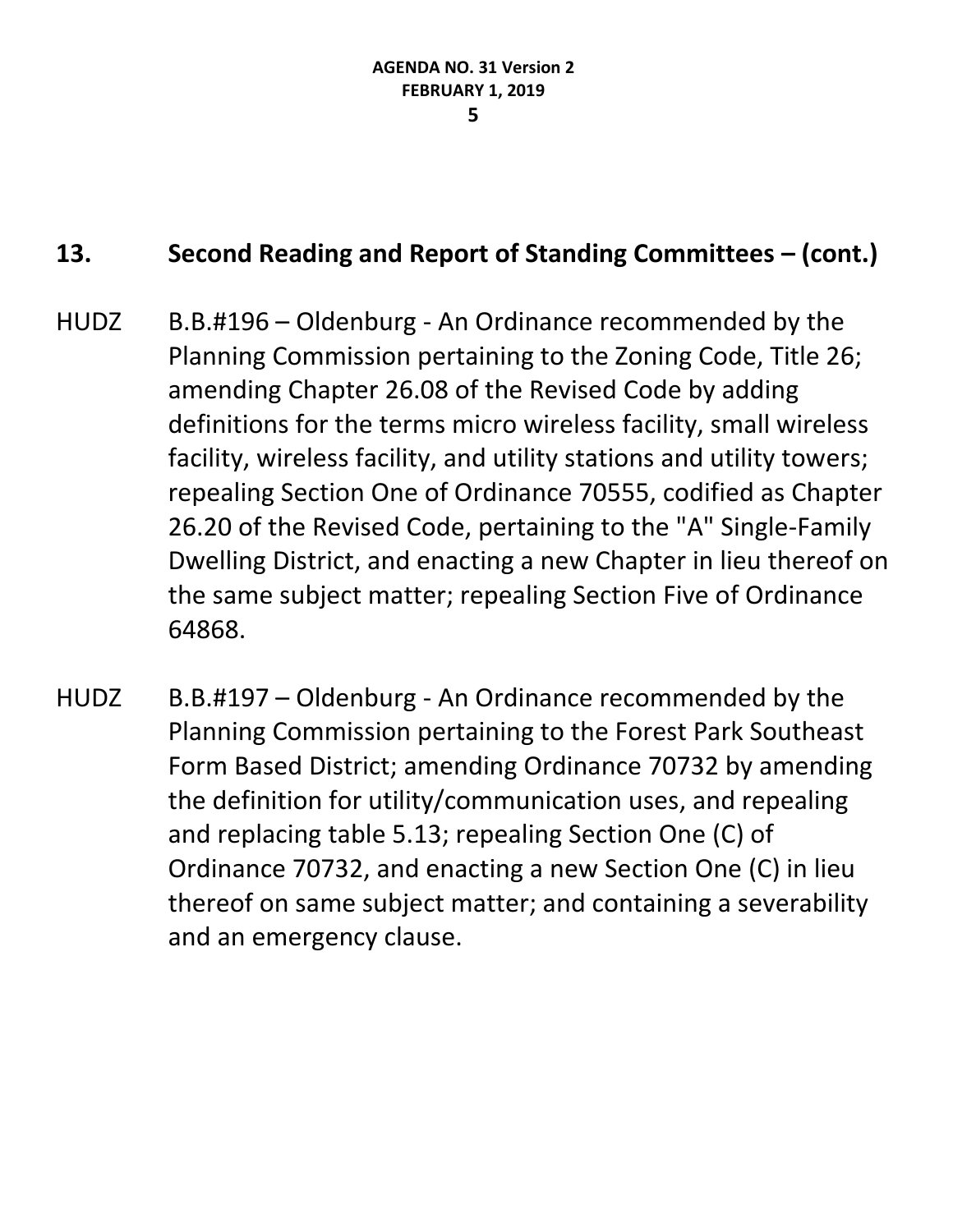- HUDZ B. B.#198 Oldenburg An Ordinance recommended by the Planning Commission pertaining to the Central West End Form Based District; amending Ordinance 69406 by amending the definition for utility/communication uses, repealing and replacing table 5.13 and updating the regulatory plan maps; repealing Section One (C) of Ordinance 69406, and enacting a new Section One (C) in lieu thereof on same subject matter; and containing a severability and an emergency clause.
- HH B.B.#233-Arnowitz -An Ordinance authorizing and directing the Director of the Department of Human Services, to accept funding in an amount not to exceed fifteen thousand dollars (\$15,000) from the OASIS Institute and to enter into and execute agreements with the OASIS Institute in substantially the same form as Exhibit A and Exhibit B, attached hereto and incorporated herein by reference, for the purpose of providing two fall prevention programs for older adults; appropriating said funds and authorizing the Director of the Department of Human Services, upon approval of the Board of Estimate and Apportionment, to expend such funds as permitted by the agreements; and containing an emergency clause.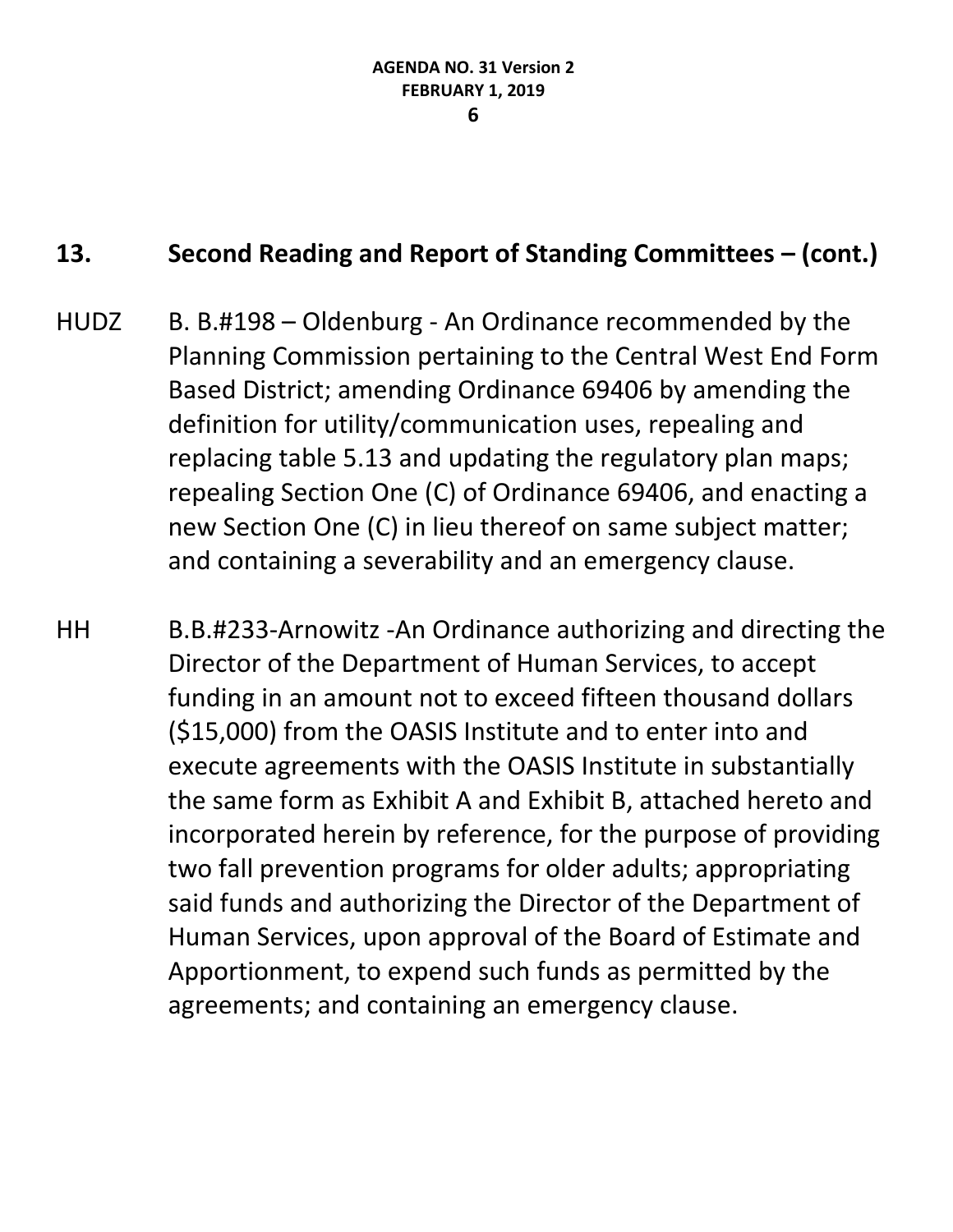- HH B.B.#234-Arnowitz -An Ordinance authorizing and directing the Director of the Department of Human Services, to enter into and execute an agreement with the Missouri Association of Area Agencies on Aging (MA4) for the purpose of providing certain home and community based services in an amount not to exceed seventeen thousand dollars (\$17,000); appropriating said funds and authorizing the Director of the Department of Human Services, upon approval of the Board of Estimate and Apportionment, to expend such funds as permitted by the agreement; and containing an emergency clause.
- PS B.B. #212CS-Ingrassia/P. Boyd/Green/Cohn/Spencer/Vaccaro/ Coatar/Kennedy/Arnowitz/J. Boyd/Rice -An ordinance pertaining to the duties of the Commissioner of Corrections and St. Louis City Sheriff, amending Title 16, Chapter 16.16 by adding to new sections to Chapter 16.16; new section 16.16.350 requiring that the physical health needs of pregnant inmates, including providing for adequate nutrition, clothing, continued and adequate access to prenatal care and all other pregnancy related health services, and to limit the restraint of pregnant inmates throughout their pregnancies and postpartum period while in custody; and new section 16.16.360 requiring that adequate feminine hygiene supplies for all female and/or menstruating inmates be provided; and containing an emergency clause.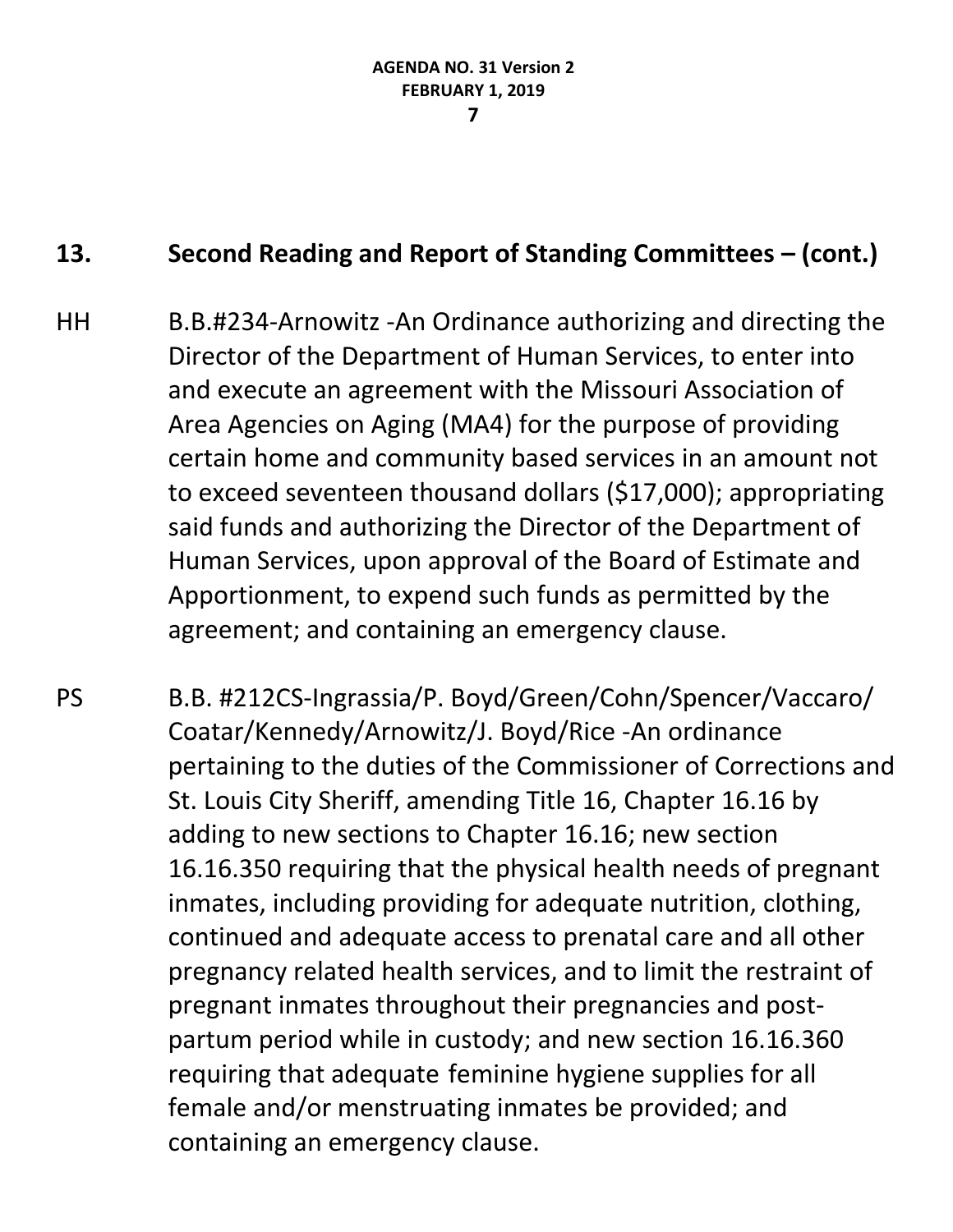- PS B.B.#235-Kennedy -An ordinance amending Section One of Ordinance 67588, to exclude those blocks of N. Kingshighway Blvd. between Delmar Blvd. and Wells Avenue from the Eighteenth Ward Liquor Control District.
- PE B.B.#231- Tyus/Muhammad An ordinance enacted pursuant to Section 56.540, Revised Statutes of Missouri to repeal Ordinance No. 70056 relating to the Office of the Circuit Attorney, allocating the positions established by Section 56.540, [R.S.Mo.](https://urldefense.proofpoint.com/v2/url?u=http-3A__R.S.Mo&d=DwMFaQ&c=jGUuvAdBXp_VqQ6t0yah2g&r=klzKtApNfCjuXf7LrMlPDWKXDZqvX1cRbgexjDXEqro&m=tH9Vaen2pewlfXn2a424L1Pq-ev2Du1QP9Cpv6AeQsw&s=r19C_Qb08iiaz9rxK7eQXFw-jYjU_NuFVdagZJkoTVU&e=) to classes with grades and a schedule setting minimum and maximum salaries for such grades by repealing Section Two and replacing said Section with provisions of this ordinance, providing that such salaries be paid bi-weekly; providing for payment of overtime wages shall be subject to the requirements of the Fair Labor Standards Act of 1938, as applicable, and shall be allowed on the basis of hours worked and the bi-weekly rate of pay. Compensatory time may be allowed in lieu of overtime pay as provided by law when such overtime is authorized as necessary by the Circuit Attorney and containing an emergency clause.

# **14. Report of Special Committees**

None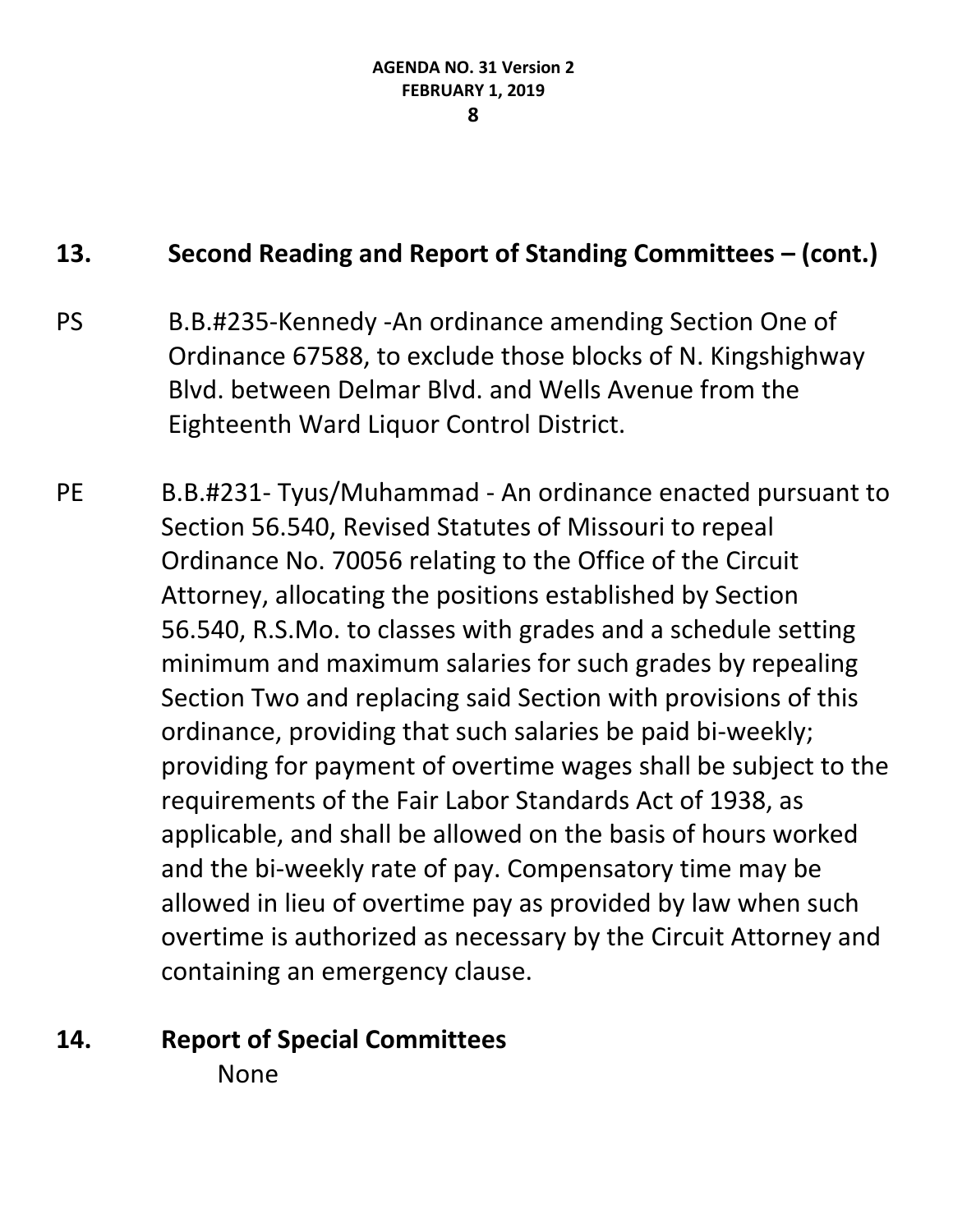# **15. Perfection Consent Calendar.**

- STR B.B.#155 Kennedy An ordinance repealing Section One of Ordinance 63915, and in lieu thereof enacting a new Section One authorizing and directing the Director of Streets to permanently close, barricade, or otherwise impede the flow of traffic on Enright by blocking said flow seventy (70) feet east of the curb line of Newstead; and containing an emergency clause.
- STR B.B.#156 Kennedy An ordinance authorizing and directing the Director of Streets to permanently close, barricade, or otherwise impede the flow of traffic on Washington by blocking said flow at the west curb line of Newstead; and containing an emergency clause.
- STR B.B.#224-Boyd-An ordinance establishing a "Dig Once" policy governing where, when and how often construction and excavation that disrupts access to the right-of-way including the flow of vehicle and pedestrian traffic may occur.
- STR B.B.#225-Oldenburg-An Ordinance adding a new Chapter under Title 25, the Building Code, to be known as "Small Wireless Facilities and Micro Wireless Facilities;" containing a severability clause and an emergency clause.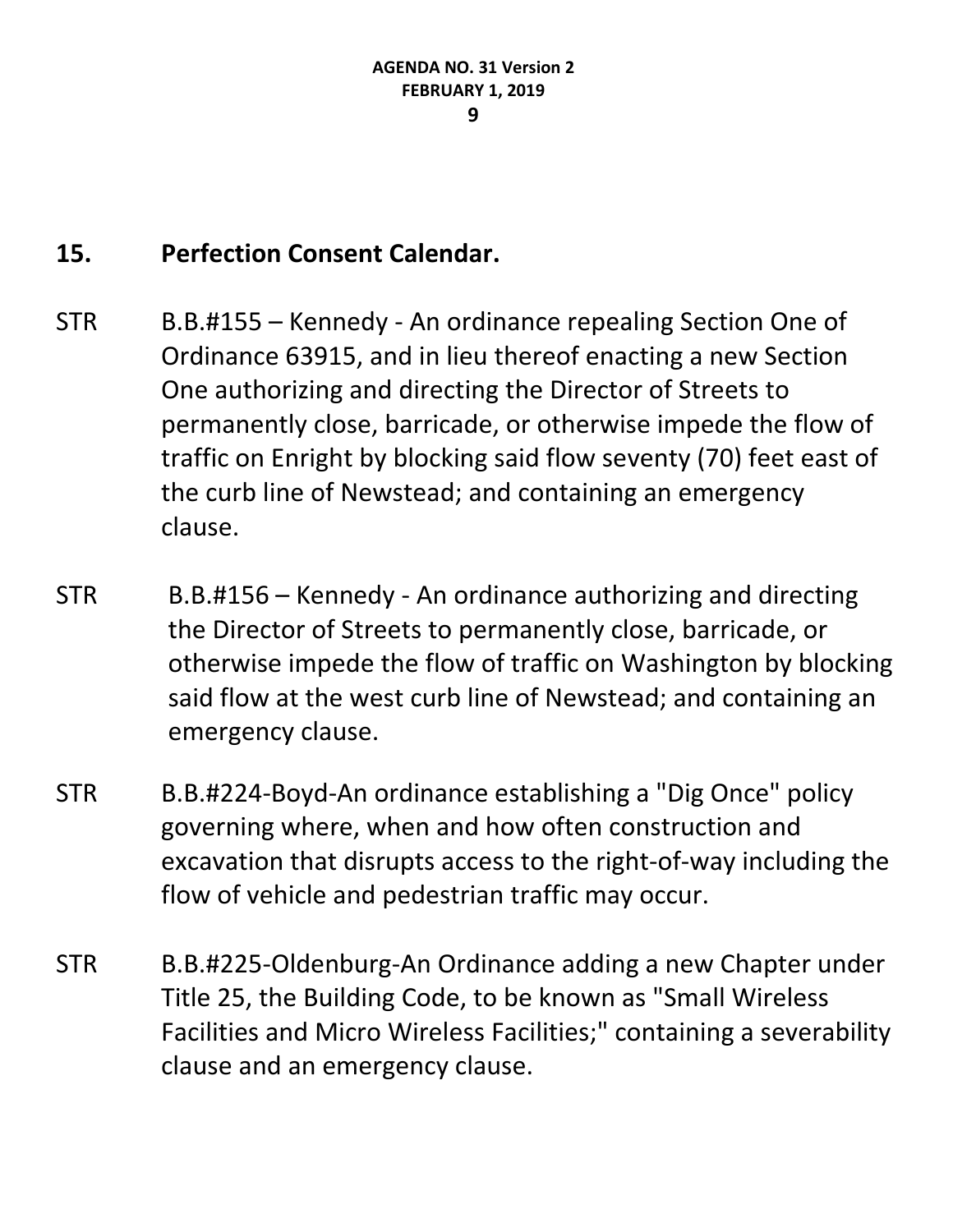- STR B.B.#227-Oldenburg -An ordinance relating to the undergrounding requirements set forth in Chapter 23.42 of the Revised Code; repealing Sections 23.42.010, 23.42.030 through, 23.42.050, and 23.42.070 of the Revised Code expanding the scope and applicability of the underground district.
- STR B.B.#230-Moore-Pursuant to Ordinance 68937, an ordinance authorizing the honorary street name Ms. Norma Jean Bell Way, which shall begin at the intersection of Lexington and North Newstead and run west on Lexington to the intersection of Lexington and Clarence.
- NDC B.B.#78-Moore An ordinance approving a Redevelopment Plan for 2615 Billups Ave.
- NDC B.B.#97-Moore-An ordinance approving a Redevelopment Plan for 4338, 4341 and 4345 Evans Ave.
- NDC B.B.#186-Bosley- An ordinance approving a Redevelopment Plan for the 3861 St. Louis Ave.
- NDC B.B.#187-Kennedy -An ordinance approving a Redevelopment Plan for the 4965-4975 Dr. Martin Luther King Dr.
- NDC B.B.#199-Davis -An ordinance approving a Redevelopment Plan for 3000 Locust St.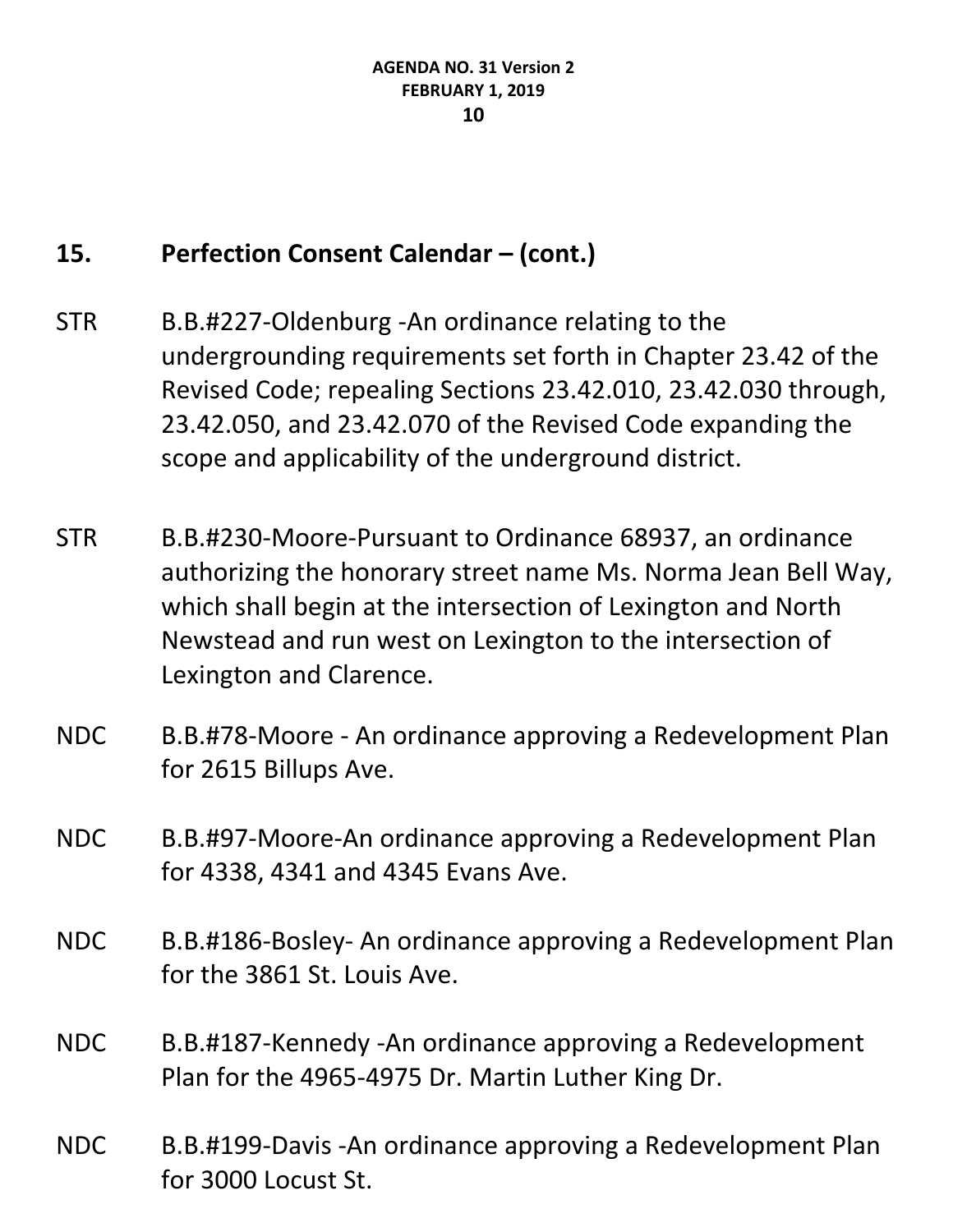- NDC B.B.#205 Vollmer An ordinance approving a Redevelopment Plan for 1929 Edwards St. & 5210 Daggett Ave.
- NDC B.B.#206- Vollmer -An ordinance approving a Redevelopment Plan for 5126 Daggett Ave. & 5135 Daggett Ave.
- NDC B.B.#208 –Ingrassia An ordinance approving a Redevelopment Plan for 2647-2653 Locust St.
- NDC B.B.#209-Spencer -An ordinance approving a Redevelopment Plan for 3535 Michigan Ave.
- NDC B.B.#210-Roddy An ordinance approving a Redevelopment Plan for 4325-4333 Swan Ave.
- NDC B.B.#211 –Guenther -An ordinance approving a Redevelopment Plan for 2821-2823 Iowa Ave.
- NDC B.B.#218-Vollmer -An ordinance approving a Redevelopment Plan for 5726 Reber Pl.
- NDC B.B.#220-Pres. Reed An ordinance approving a blighting study and Redevelopment Plan dated December 18, 2018 for the 5467-5559 Delmar Blvd. Redevelopment Area.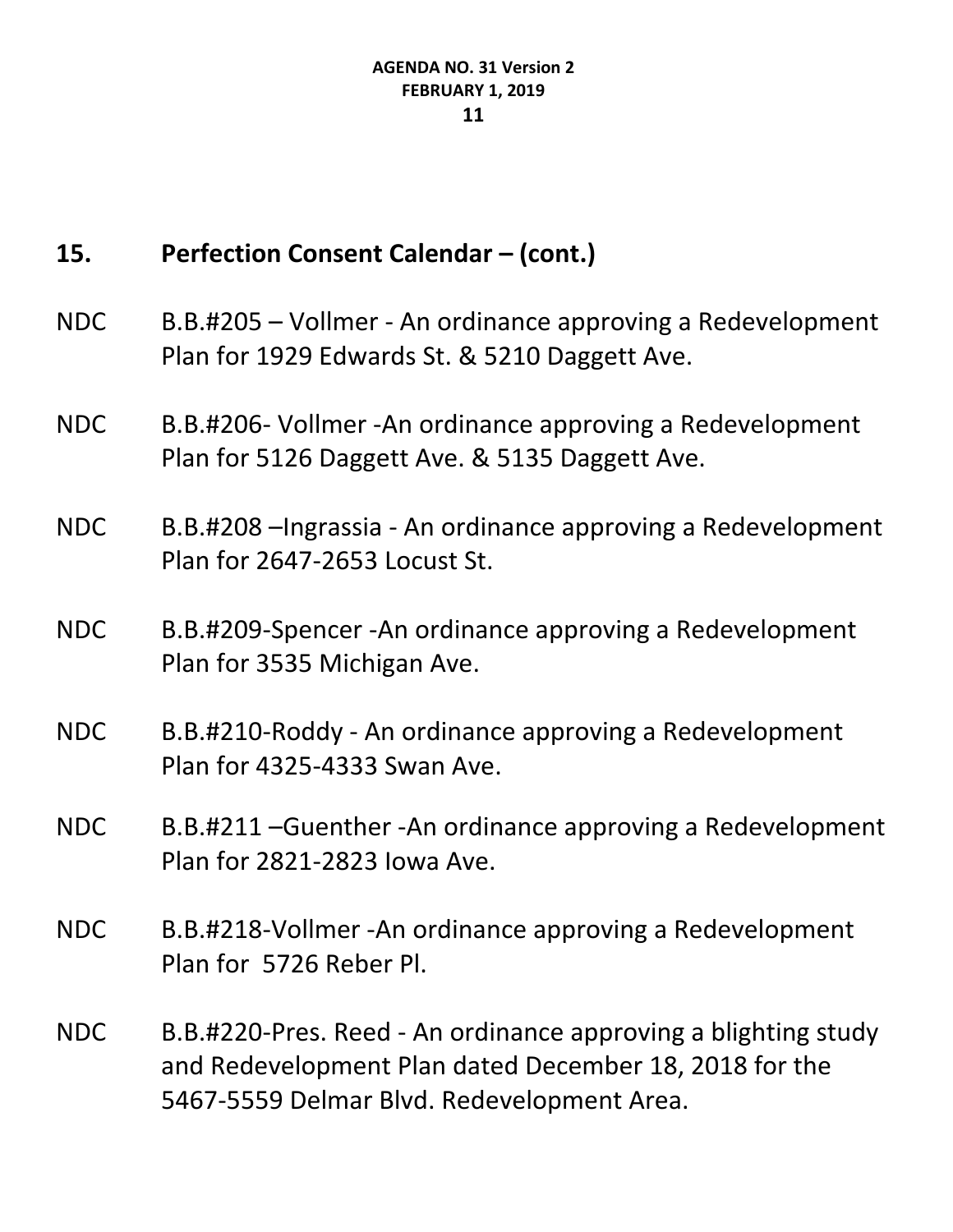- NDC B.B.#221AA-Navarro -An ordinance approving a Redevelopment Plan for the 5539-5551 Pershing Ave.
- HUDZ B.B.#188AA Ingrassia/Green/Rice An ordinance to designate portions of the Tower Grove East Neighborhood as a Local Historic District under provisions of Title Twenty-Four of the Code, a complete description of the boundaries of the District more fully described in the body of this ordinance, and providing for a development plan including Design Standards to be applied within the district and containing a severability clause.
- WM B.B.#175CS- Coatar An ordinance authorizing and directing the Mayor and Comptroller to enter into a Lease Agreement with FRONT PAGE LOFTS, LLC, to lease property located in City Block 516, for a period of Ten (10) years, and for the purposes of conducting operations of the City of Saint Louis Board of Election Commissioners, and containing an emergency clause.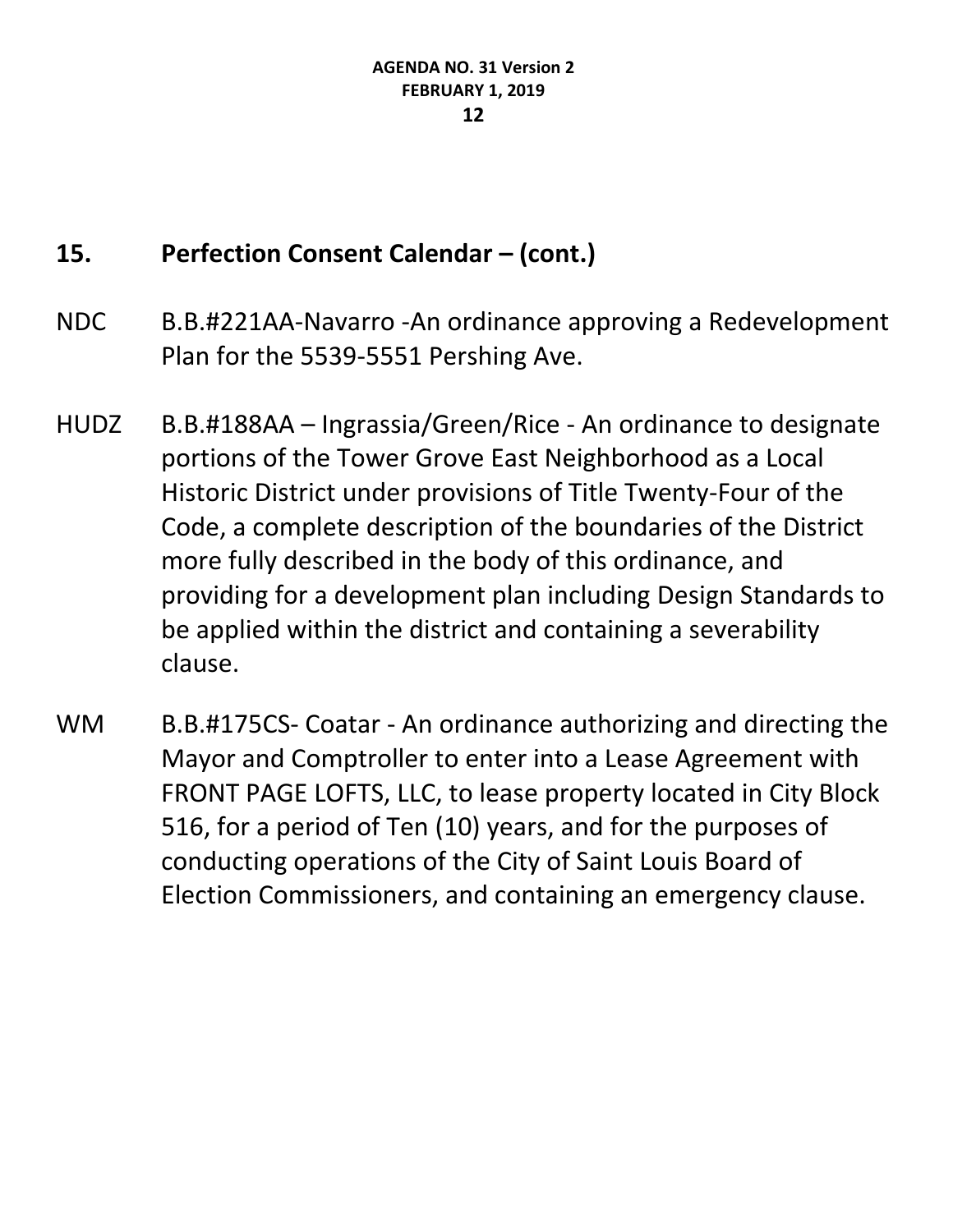- WM B.B.#200 Roddy An ordinance repealing paragraph (f) of Section Two of Ordinance 63780, approved on May 31, 1996, as amended in Ordinance 64550, approved January 15, 1999, and Ordinance 68236 approved January 16, 2009 and in lieu thereof a new paragraph (f) is enacted extending the period of time during which the Central West End Southeast Special Business District shall be permitted to collect a tax within the boundaries of the district and increasing the amount of such tax to an amount not to exceed \$0.85 per \$100.00 of assessed valuation of all real property within such district and to amend and restate the use for which the additional revenue produced by such tax may be put to; and containing effectiveness and emergency clauses.
- WM B.B.#201 Roddy An ordinance submitting to the qualified voters residing in the Central West End Southeast Special Business District, as established in Ordinance No. 63780, approved May 31, 1996, amended in Ordinance No. 64550, approved January 15, 1999, and amended in Ordinance No. 68236, approved January 16, 2009, a proposal to extend the levy of a tax on the real property located in said district for an additional ten years and increasing the amount of such tax to an amount not to exceed \$0.85 per \$100 assessed valuation; submitting said proposal to the voters of said district at the General Election on April 2, 2019; and containing an emergency clause.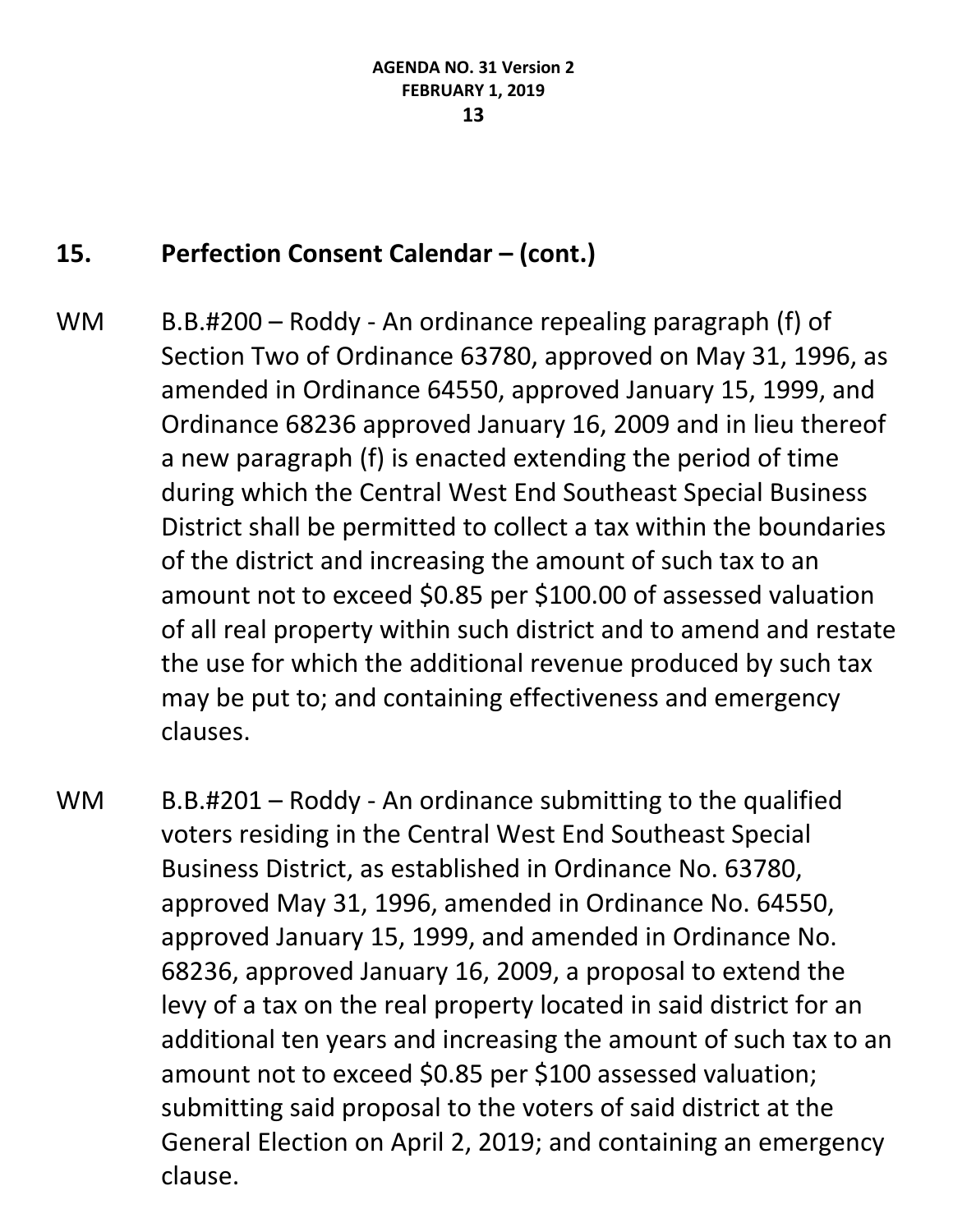- WM B.B.#226-Navarro -An ordinance amending Ordinance Nos. 64518, 67309, and 68206; authorizing the execution of an Escrow Trust Agreement by and between the City and UMB Bank, N.A.; prescribing the form and details of said Escrow; authorizing the release of unnecessary funds from the Argyle Special Allocation Fund ("SAF") and other related actions; and containing a severability clause.
- WM B.B.#228-Vollmer An Ordinance approving the petition to amend the petition to establish the La Collina Community Improvement district, finding a public purpose for the petition to amend the petition to establish the La Collina Community Improvement District, and containing an emergency clause and a severability clause.
- WM B.B.#229-Howard An Ordinance repealing Section One of Ordinance 48889, codified as Section 8.10.060 of the Revised Code, pertaining to the payment and discount of a tax imposed on cigarette merchants, and enacting in lieu thereof a new Section One of Ordinance 48889.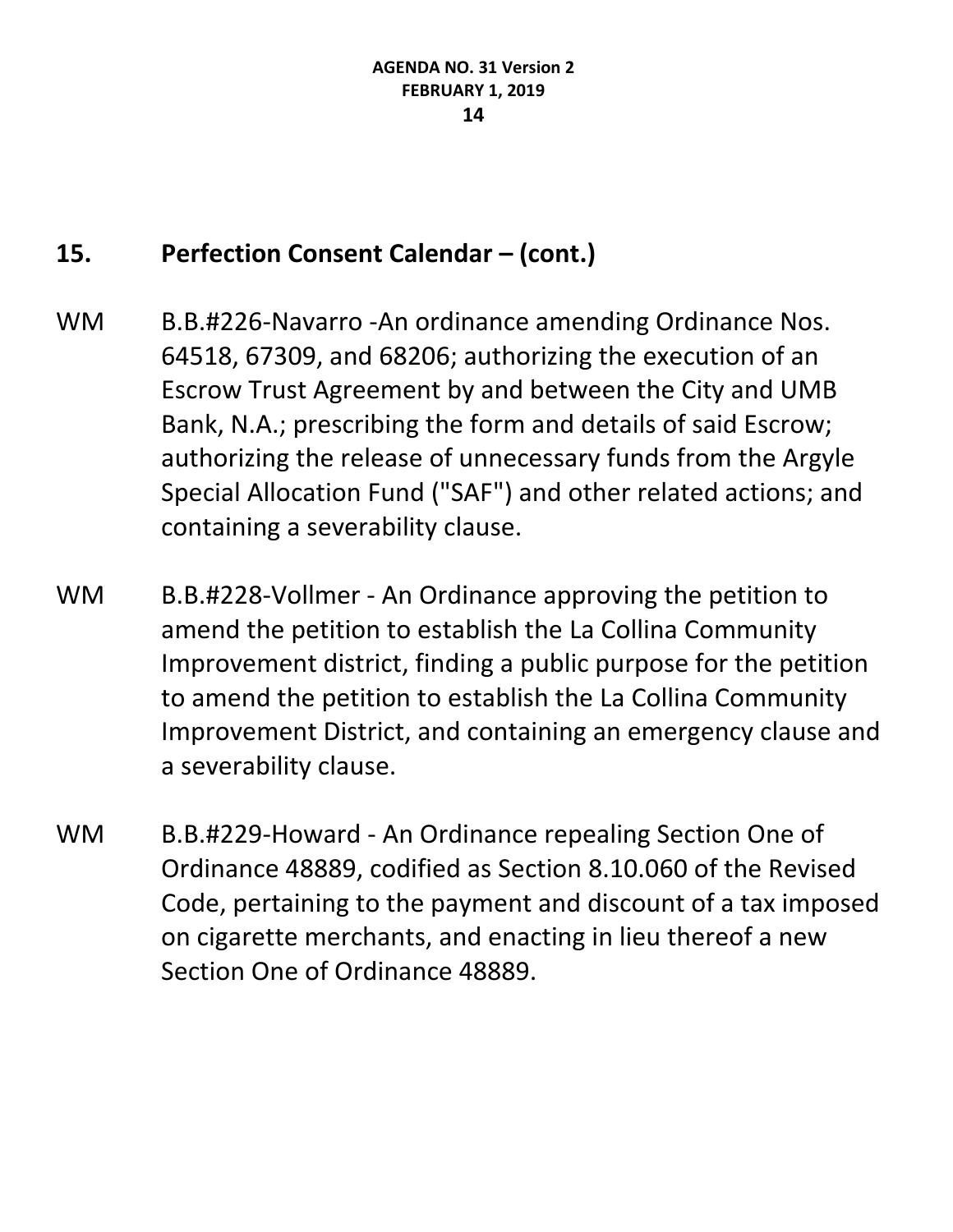- LEG B.B.#26 –Ingrassia An ordinance to revise Ordinance 70737, approved March 2, 2018, pertaining to enforcement of code violations related to buildings, structures and premises in the City; by amending Ordinance 70737, Section Once Sub-section C, related to the procedures for the collection of administrative citation; containing a severability clause and an emergency clause.
- LEG B.B.#136-Vaccaro An ordinance defining "recreational fire" as an outdoor fire, burning fuel other than rubbish, leaves, grass, paper, building materials except for untreated dimensional lumber, or logs larger than four (4) inches diameter, where the fuel is not contained in an incinerator, outdoor fireplace, portable outdoor fireplace, barbeque grill or barbeque pit, has a total fuel area no more than thirty (30) inches in diameter and eighteen (18) inches in height, used for pleasure, religious, ceremonial, cooking, warmth or similar purposes; and providing for the regulation of recreational fires; and containing an emergency clause.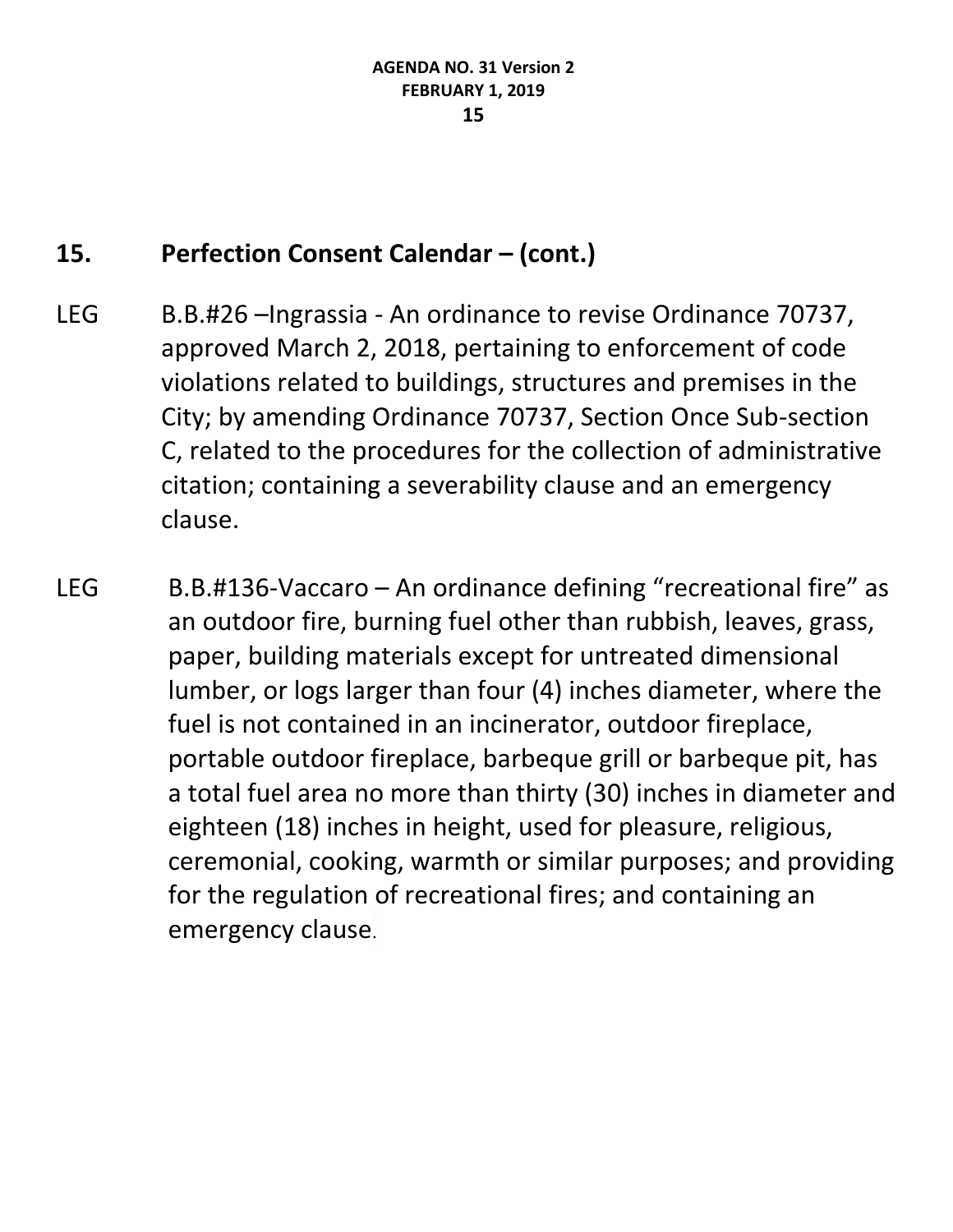- PS B.B.#222 J. Boyd An ordinance recommended by the Board of Estimate and Apportionment authorizing and directing the City to issue and sell its general obligation bonds in various Series, in an aggregate principal amount of not to exceed \$40,000,000 of which no more than \$6,000,000 in aggregate Principal amount shall be issued annually) for the purpose of Stabilizing, within the limits described in the City's Proposition NS (Neighborhood Stablilization) Ordinance; containing an Emergency clause.
- $PS$  B.B.#223 J. Boyd An ordinance authorizing and directing the Circuit Attorney to enter into a Memorandum of Understanding with The Unites States Attorney's Office, Eastern District of Missouri Providing for cross-jurisdiction over crimes that take place in and around St. Louis, authorizing one or more qualifying St. Louis Assistant Circuit Attorneys to be assigned to the United States Attorney's Office, Eastern District of Missouri as Special Assistant United States Attorneys to facilitate the investigation and prosecution of Federal offenses involving the possession or use of a firearm; containing an emergency clause.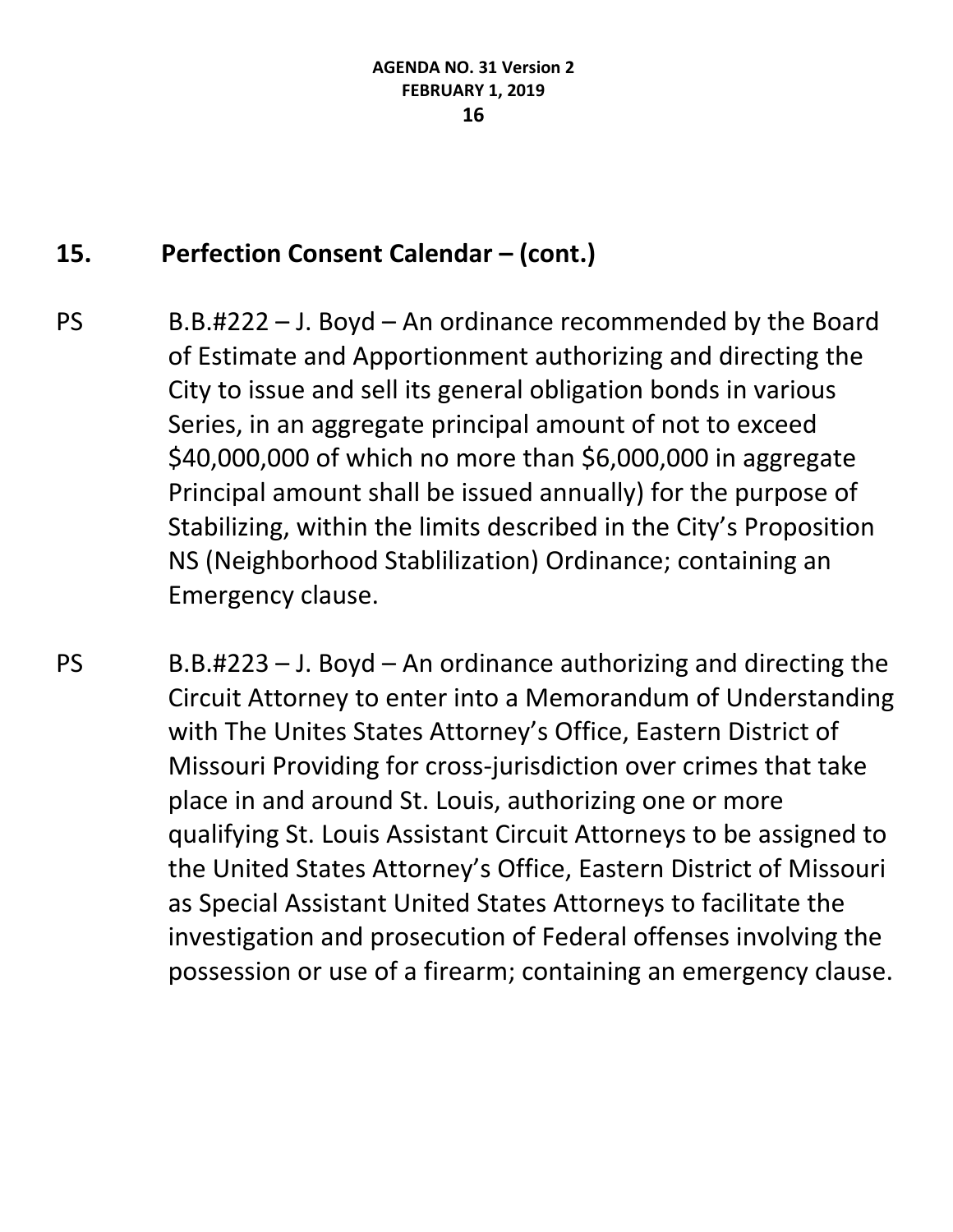# **16. Board Bills for Perfection**

TC B.B.#104CSAA – Davis - An ordinance enlarging the boundaries of the Port Authority of the City of St. Louis Port District, subject to the approval of the Missouri Highways and Transportation Commission, and authorizing certain actions in connection therewith.

#### **17. Third Reading Consent Calendar**

- STR B.B.#185-Vaccaro An Ordinance establishing a four-way stop site at the intersection of McCausland and Bancroft regulating all traffic traveling eastbound and westbound on Bancroft at McCausland and regulating all traffic traveling northbound and southbound on McCausland at Bancroft, and containing an emergency clause.
- STR B.B.#203-Ingrassia/Pres. Reed -An ordinance pertaining to the permit fees established pursuant to the City Bike Share Policy established and authorized by St. Louis City Ordinance 70710; establishing a Micro-Mobility Fund, and requiring the permit fees collected pursuant to the City Bike Share Policy to be deposited into the Micro-Mobility Fund.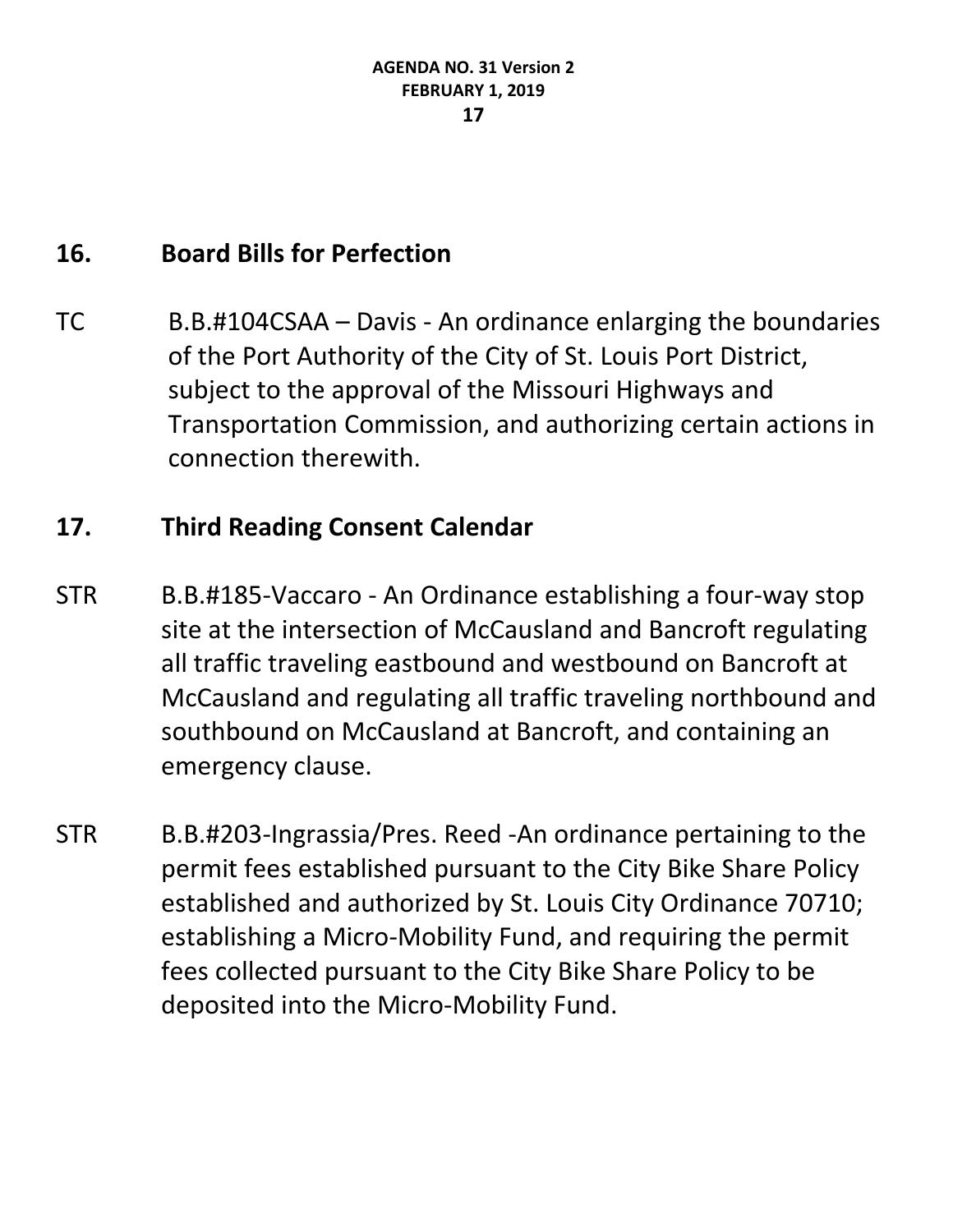# **17. Third Reading Consent Calendar – (cont.)**

- STR B.B.#204-Oldenburg/Pres. Reed -An ordinance amending Section Three of Ordinance No. 70892 pertaining to the establishment of procedures and requirements for the collocation and deployment of Small Wireless Facilities in the right-of-way and City property by adding a new subsection L to Section Three of Ordinance 70892 to permit the City to require reasonable, technically feasible, nondiscriminatory and technologically neutral design or concealment measures in a Historic District; and containing an emergency clause.
- STR B.B.#213-Navarro -An ordinance pertaining to parking within the "Skinker-Fauquier Parking District;" establishing the location and restrictions for curb parking in the restricted parking zone within the "Skinker-Fauquier Parking District;" authorizing the placement of Permit Parking Only signs within the District; and prohibiting the parking, within the District, of any vehicle which does not display the authorized permit; containing definitions, a penalty clause and an emergency clause.
- STR B.B.#214-Moore -An ordinance repealing Ord. No 70858 pertaining to the establishment of a 2-way stop site at the intersection of Warne and Lexington, establishing a 3-way stop site at the intersection of Warne and Lexington regulating all traffic travelling northbound and southbound on Warne at Lexington and regulating all traffic travelling westbound on Lexington at Warne, and containing an emergency clause.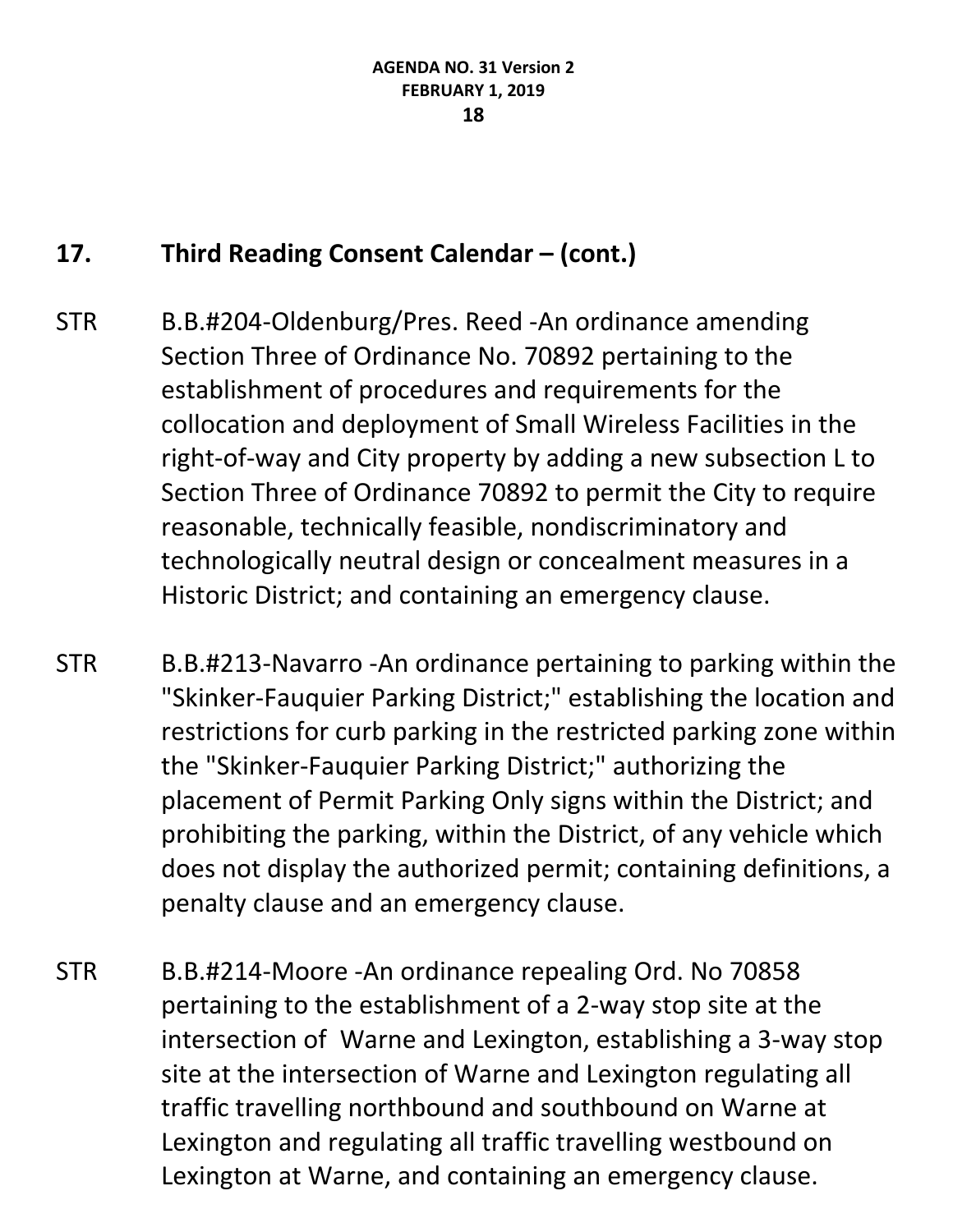# **17. Third Reading Consent Calendar – (cont.)**

- PS B.B.#9-Ingrassia An ordinance to revise Ordinance 70736, approved March 2, 2018, pertaining to the collection of administrative citation fines assessed by the Building Commissioner; containing a severability clause and an emergency clause.
- PS B.B.#170 J. Boyd/Pres. Reed/Hubbard/Coatar/Spencer/ Vaccaro/Kennedy/Muhammad - An ordinance authorizing and directing the Circuit Attorney, to enter into a contract with the United States Department of Justice, Bureau of Justice Assistance, Office of Justice Programs for funding to create a Conviction Integrity Unit within the Office of the Circuit Attorney and authorizing the Circuit Attorney to expend the contract grant funds necessary to support this effort including the hiring of personnel; and containing an emergency clause.
- PS B.B#189-Ingrassia An ordinance approved and recommended by the Preservation Board and the Planning Commission of the City pertaining to the Lafayette Square Historic District; amending Ordinance #69112, repealing and replacing certain standards for the Lafayette Square Historic District as set forth herein.
- HUDZ B.B.#96 Ingrassia An ordinance approving a Redevelopment Plan for 2200-2218 Washington Ave.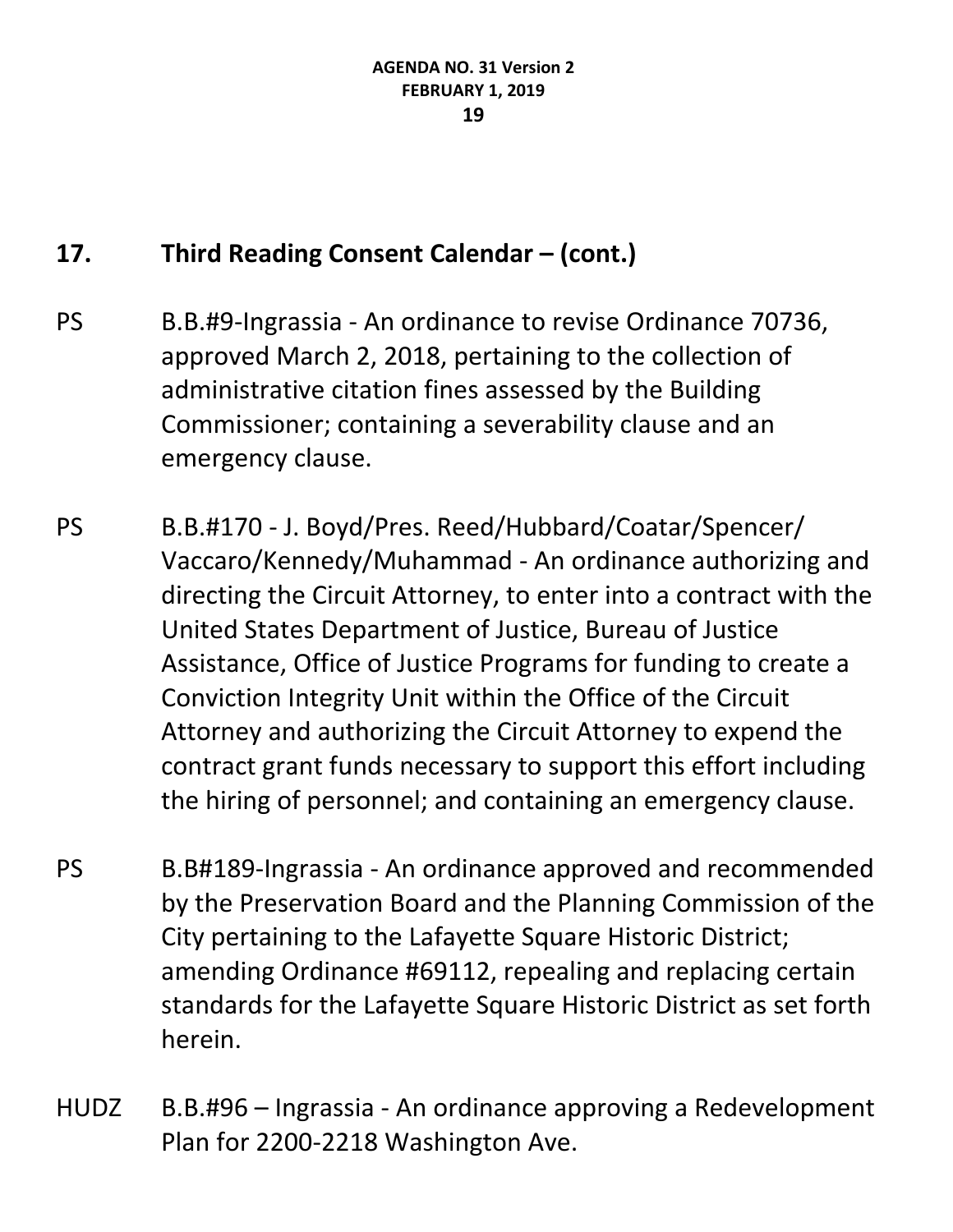# **17. Third Reading Consent Calendar – (cont.)**

- HUDZ B.B.#194 Moore An ordinance approving a Redevelopment Plan for Cottage/N. Taylor/Maffitt/Cora.
- HUDZ B.B.#202 Cohn An ordinance approving a Redevelopment Plan for Meramec St./S. Compton/Bates/S. Grand.
- HUDZ B.B.#207 Coatar An ordinance approving a Redevelopment Plan for 200 North 4th Street.

#### **18. Third Reading/Report of Engrossment and Final Passage**

HUDZ B.B.#177 – Guenther - An Ordinance recommended by the Board of Estimate and Apportionment authorizing The City to issue its Taxable Industrial Development Revenue Bonds (Anheuser – Busch, LLC Project), Series 2018, in a principal amount of not to exceed \$75,000,000 for the purpose of providing funds to pay the costs of acquiring certain equipment for an industrial development project; approving a plan for such project; authorizing and directing the Mayor and the Comptroller to execute certain documents related thereto.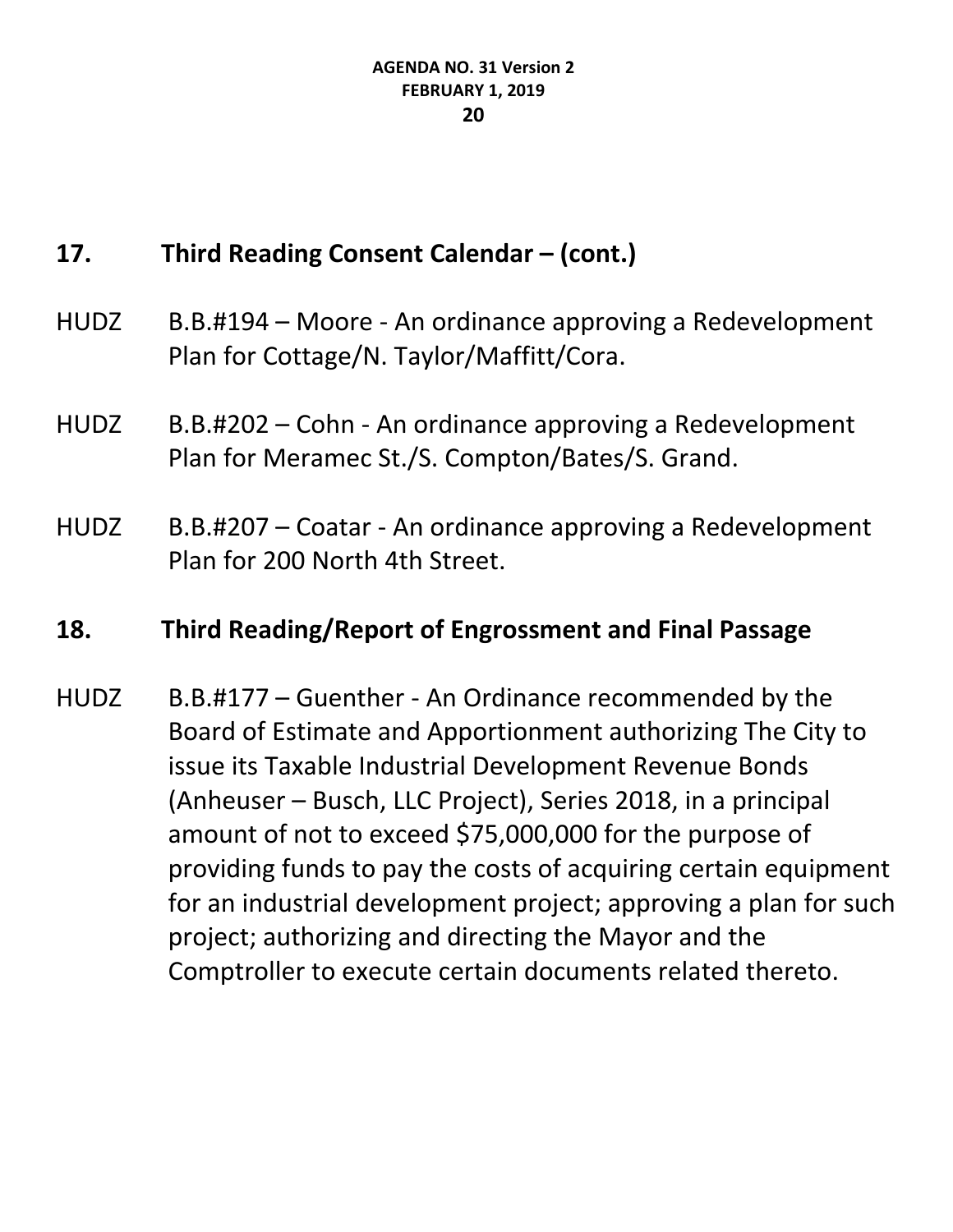# **18. Third Reading/Report of Engrossment – (cont.)**

WM B.B.#215FS – Coatar - An ordinance submitting to the qualified voters of the City a gross receipts tax to be imposed on telecommunications and fiber network providers as set forth herein; providing for an election to be held therefore and the manner of voting thereat; and, upon passage of said ballot measure, an amendment to City Ordinance 67717 as codified in Section 23.34.020 of the Revised Code of the City and Sections 23.34.010 through 23.34.030 of the Revised Code reflecting gross receipts tax to be imposed as approved by the voters; establishing a Telecommunications Gross Receipts Tax Fund, and requiring the gross receipts tax collected pursuant to the Sections 23.34.010 through 23.34.030 of the Revised Code to be deposited into the Telecommunications Gross Receipts Tax Fund to be appropriated and expended to further smart city initiatives in the City.

# **19. Report of the Enrollment Committee.**

B.B.#185 - #203 - #204 - #213 - #214 - #9 - #189 - #96 - #194 - #202 - #207 #170 - #177 - #215FS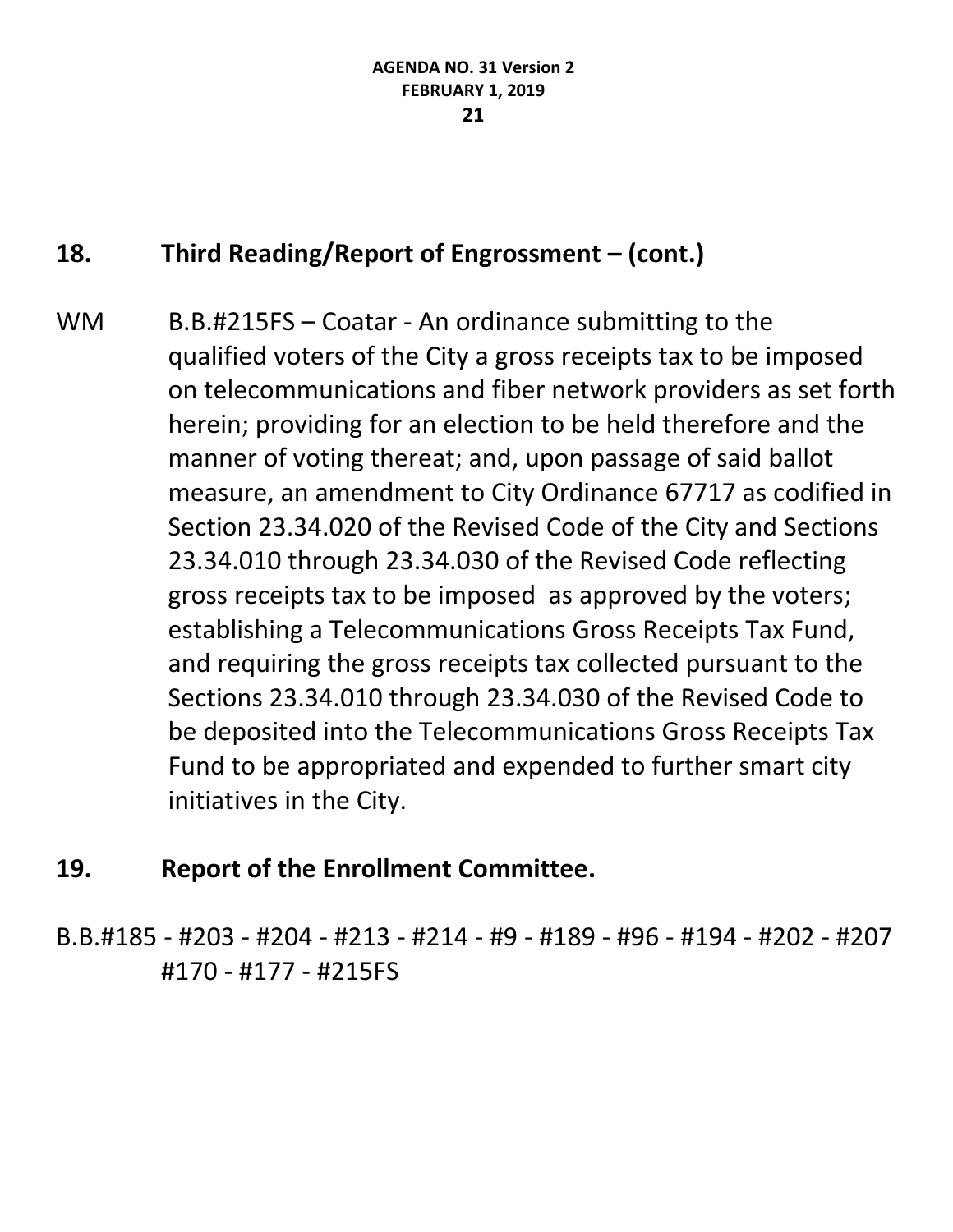# **20. Courtesy Resolutions Consent Calendar**

- Res.#235 Tyus The Members of this Honorable Board of Aldermen pause in our deliberations to join the sponsors of this resolution in expressing their deepest heartfelt sympathy upon the passing Terrence "Terry" Nelson.
- Res.#237 Spencer The Board of Aldermen applaud and acknowledge Ms. Hy-C and Fresh Start.
- Res.#238 Bosley/Arnowitz/Davis/Vaccaro/Pres. Reed The Board of Aldermen applaud Captain Mary Edwards-Fears and acknowledge her contributions to the City.

# **21. First Reading of Resolutions.**

Res.#236 – Ingrassia - The Board of Aldermen resolve to protect the physical and psychological well-being of all people and their families, including LGBTQ youth, against exposure to serious harms caused by "conversion therapies" or sexual orientation or gender identity change efforts.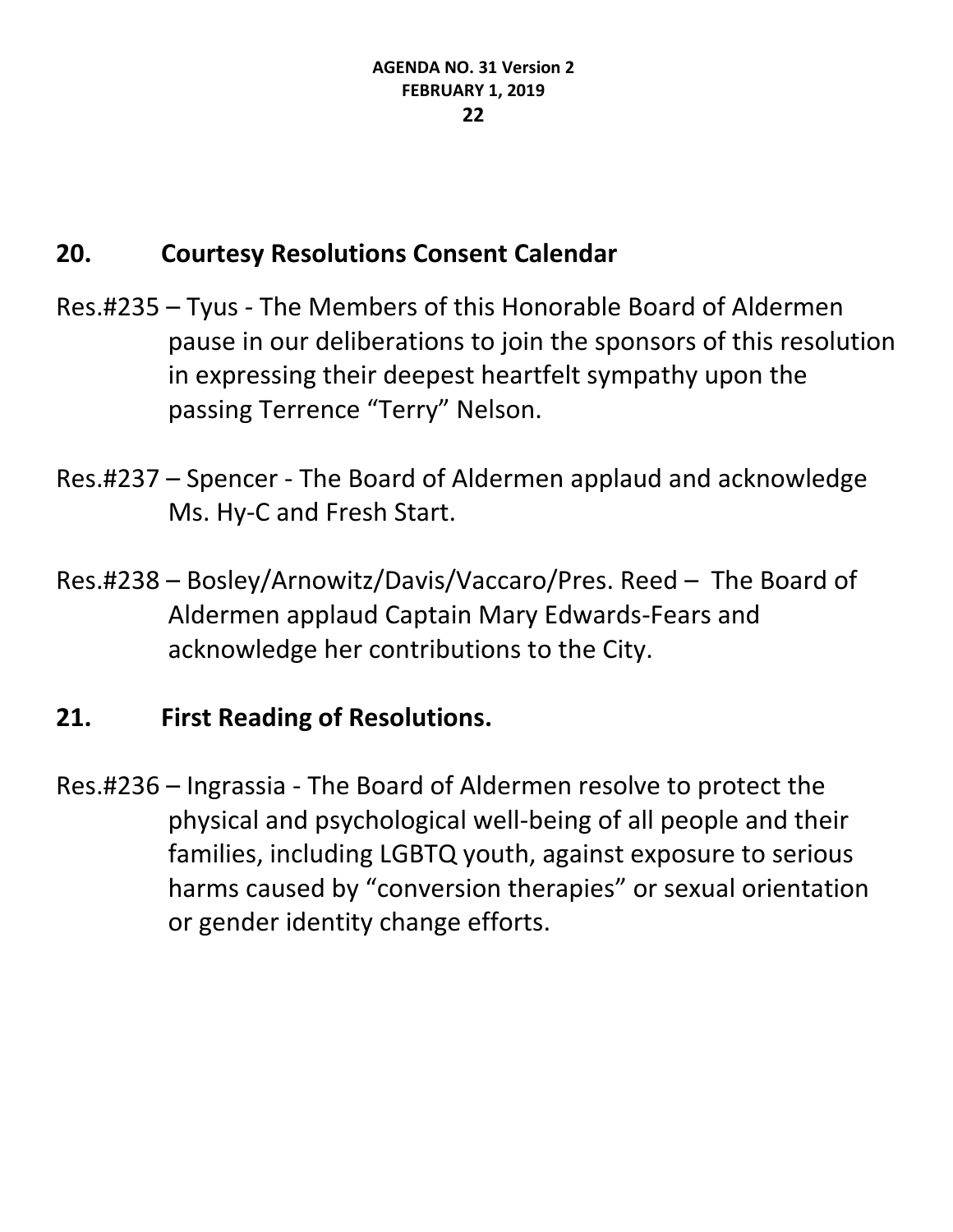# **21. First Reading of Resolutions – (cont.)**

- Res.#239 Vaccaro The Board of Aldermen direct the Legislation Committee of this board to convene hearings for the purpose of examining and investigating the events, conditions, circumstances, and documentation, that lead to the allegations listed herein. We further direct the committee to include in such discussions any elected officials, S.L.A.T.E. employees, and all other parties, individuals, and documents deemed appropriate and necessary by the Legislation Committee and to take all actions, including, if necessary, the use of subpoena power, to conduct a fair and thorough investigation.
- Res.#240 J. Boyd The Board of Aldermen urges the St. Louis Development Corporation and Land Reutilization Authority to develop and implement procedures that will ensure transparency, and careful oversight of the use of Prop NS funds.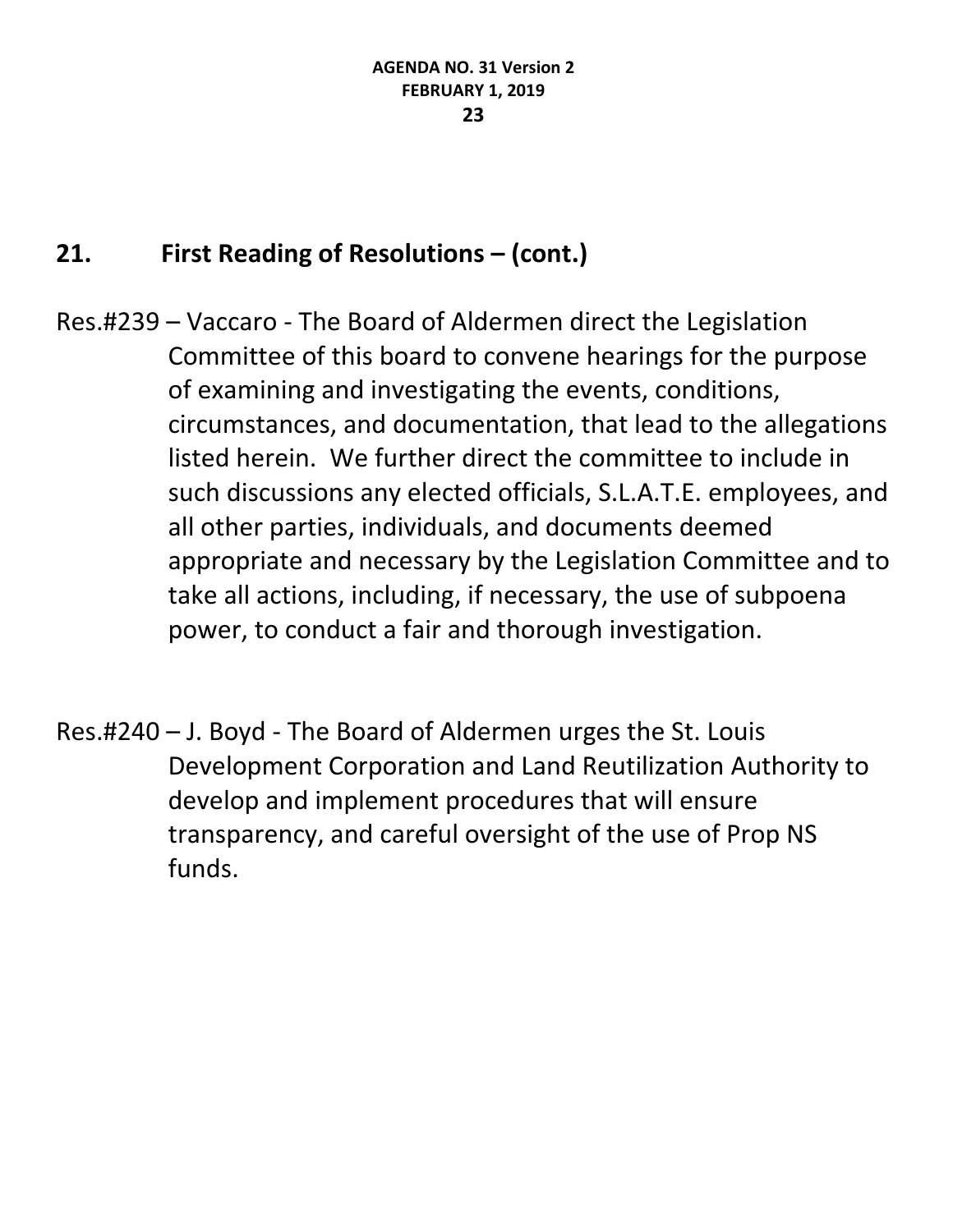# **22. Second Reading Resolutions, Committee Reports & Adoptions.**

- HUDZ Appointment to the St. Louis Housing Authority Commission: Annetta Booth.
- HH Res.#225-Rice/Ingrassia/Green/Spencer/Navarro/Guenther- A resolution calling for Congress to enact the EACH Women Act, and calling upon our elected officials to provide abortion care coverage in public and private insurance programs in Missouri.
- HH Res.#227- Rice/Ingrassia/Martin/Spencer/Navarro/Guenther-A resolution calling upon our elected officials to pass updates to the Missouri Revised Statutes to modernize problematic features of Missouri's HIV criminal laws in order to revise intent, recalibrate penalties proportional to harm done, remove criminalization of actions that pose no risk of transmission, and reduce stigma by eliminating HIV-specific language in our criminal codes.
- **23. Miscellaneous and Unfinished Business.** none
- **24. Announcements**

# **MONDAY, FEBRUARY 4, 2019**

# **NO MEETINGS**